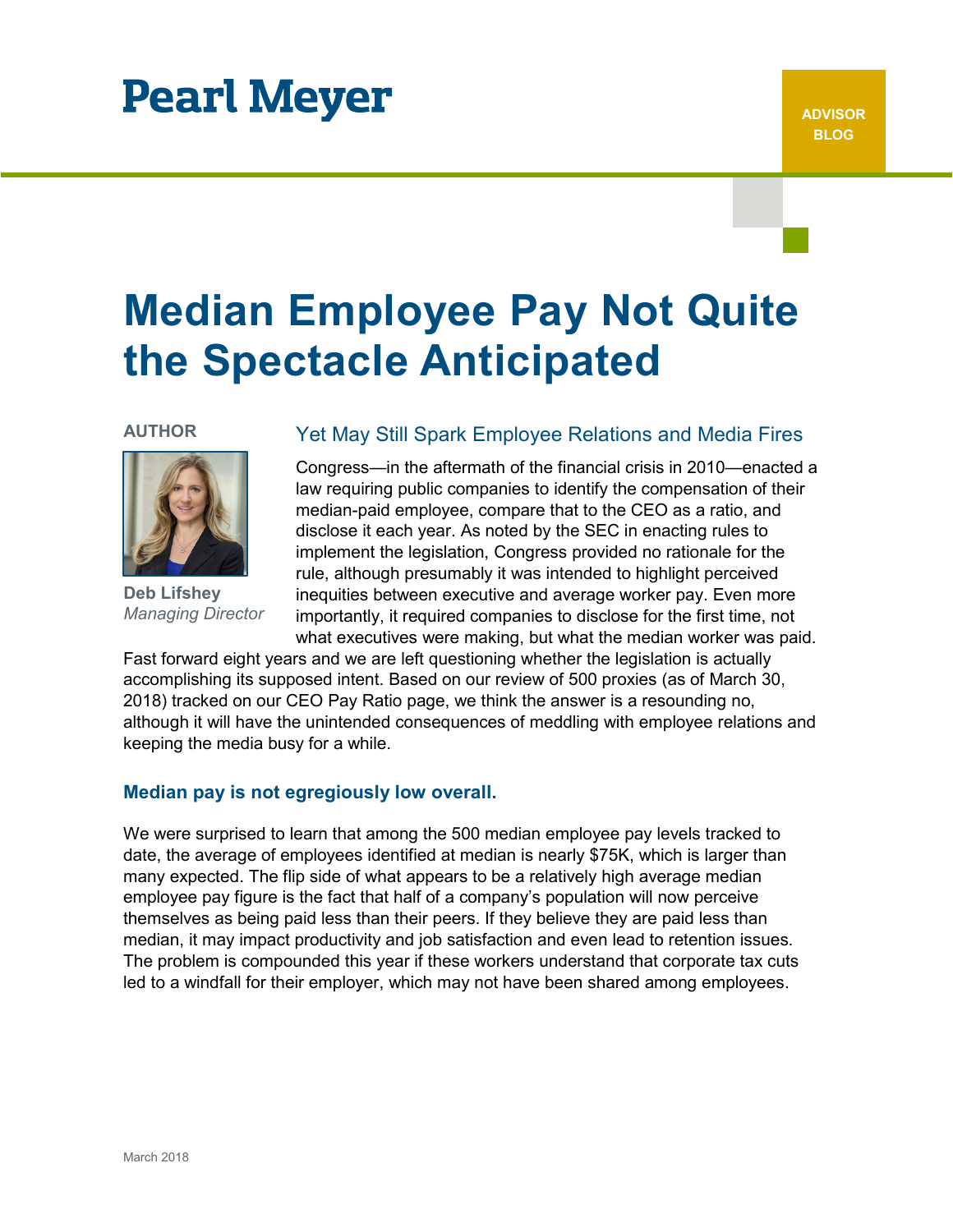# **Similar to CEO Pay Ratios, median employee pay varies by industry, size, and number of employees.**

Not surprisingly, the highest average median pay, based on data collected thus far, is found within the utility sector at around \$151K, with energy (\$107K) and real estate (\$104K) following a distant second and third. Industries at the lower end of averaged median employee pay are consumer discretionary (\$42K), consumer staples (\$44K) and industrials (\$60K).

Surprisingly, the highest average median pay falls in a middle range of company size by revenue. It is larger for companies with revenues between \$1B to \$3B, (\$82K), as compared to those companies with revenues smaller than \$1B or larger than \$3B.

Companies with fewer employees also had higher average median pay. Those with under 1,500 employees have an averaged median around \$98K, compared to those with over 20,000 employees, where the average median is about \$58K.

## **Median pay is not comparable even across very similar firms.**

If the intent was to cast judgment among firms that pay employees less in similar sectors, the Dodd-Frank rule has also failed on that front. In our experience, we have seen companies in the same sector and of the same size that have produced extremely disparate median pay with some paying at median almost double what others are paying. Breaking down the analysis, however, revealed that it was not an apples to oranges comparison despite the similarity of companies, due to a variety of factors including where the company's employees are primarily located, the concentration of white collar vs. blue collar jobs, and level of outsourcing.

## **The damage is done, even without the pay ratio shame.**

Employees are more likely to focus on the raw median pay numbers than the pay ratio itself. And while we are not finding average median pay to be egregiously low in many cases, we all know at the end of the day most employees would like to be paid more than their peers and certainly above median. What's more, local media will be focusing on this number—usually out of context—for regional employee bases.

We fear that Congress has failed to highlight pay differences in a meaningful way. Instead, it has only highlighted an above and below line among a public company's broad workforce. What's more, none of these numbers takes into account the large portion of the population who is self-employed or works for private companies of any size. The Obama administration's attempt to increase the threshold for exempt employee status to nearly \$47K hinted that there is a large segment of the US population making below that amount. Certainly that amount is well below the \$75K average median reported so far. With the bulk of proxies to be filed in the next few weeks, this story is still developing.

### *Source: 2018 Main Data Group*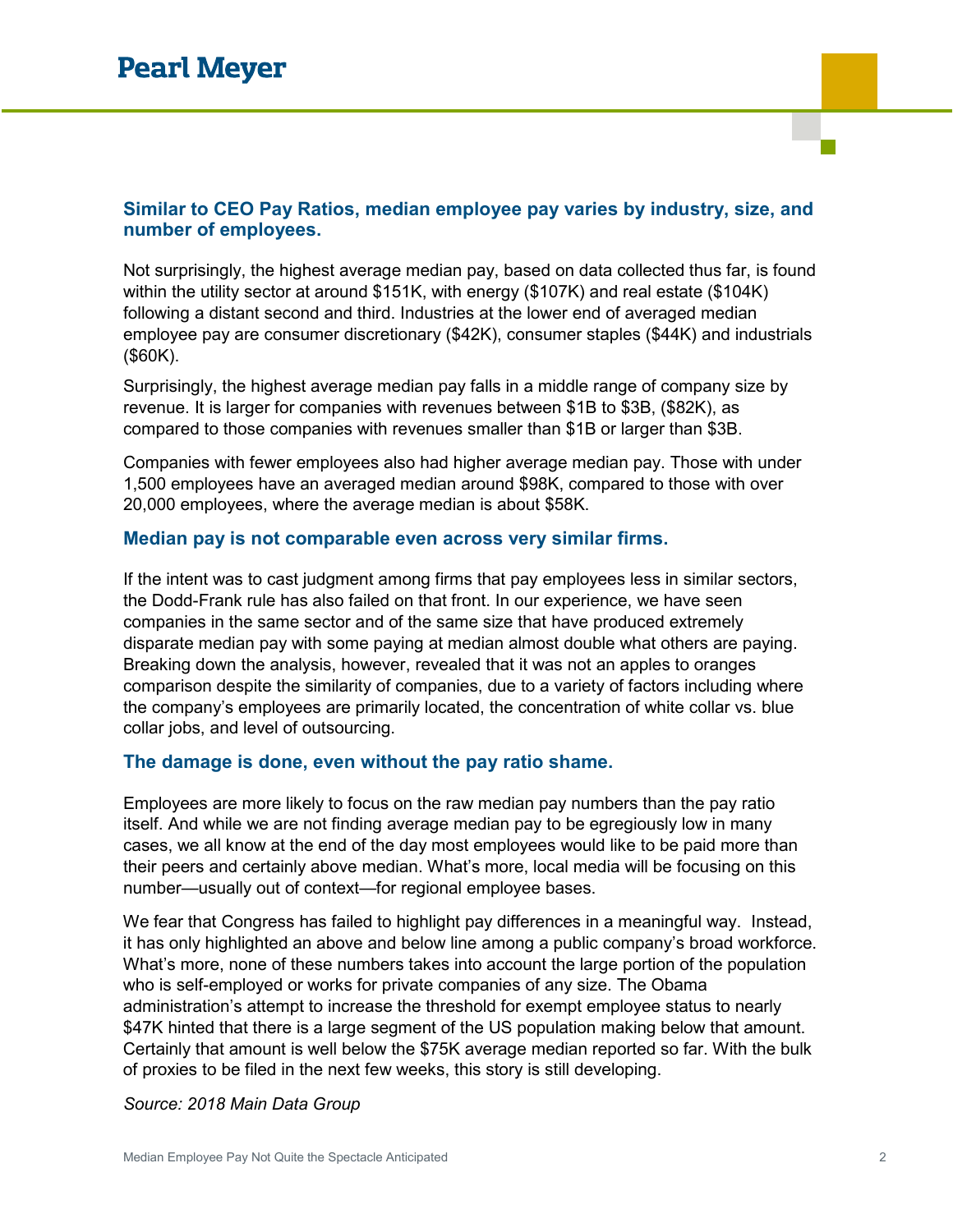# About the Author

Deborah Lifshey is a managing director in the New York office, where she specializes in advising clients on compensation matters from a legal perspective including securities disclosure, taxation and corporate governance issues, negotiation contracts, and reasonableness opinion letters. She is a graduate of the Industrial and Labor Relations School at Cornell University and the University of Florida College of Law, and served as a federal clerk for the Honorable Judge Susan H. Black on the Eleventh Circuit Court of Appeals. Prior to joining Pearl Meyer, Ms. Lifshey practiced at Fried, Frank, Harris, Shriver & Jacobson, where she specialized in executive compensation, ERISA matters, and corporate transactions, and at Holland and Knight, where she specialized in employment litigation matters.

# About Pearl Meyer

Pearl Meyer is the leading advisor to boards and senior management on the alignment of executive compensation with business and leadership strategy, making pay programs a powerful catalyst for value creation and competitive advantage. Pearl Meyer's global clients stand at the forefront of their industries and range from emerging high-growth, not-for-profit, and private companies to the Fortune 500 and FTSE 350. The firm has offices in New York, Atlanta, Boston, Charlotte, Chicago, Houston, London, and Los Angeles.